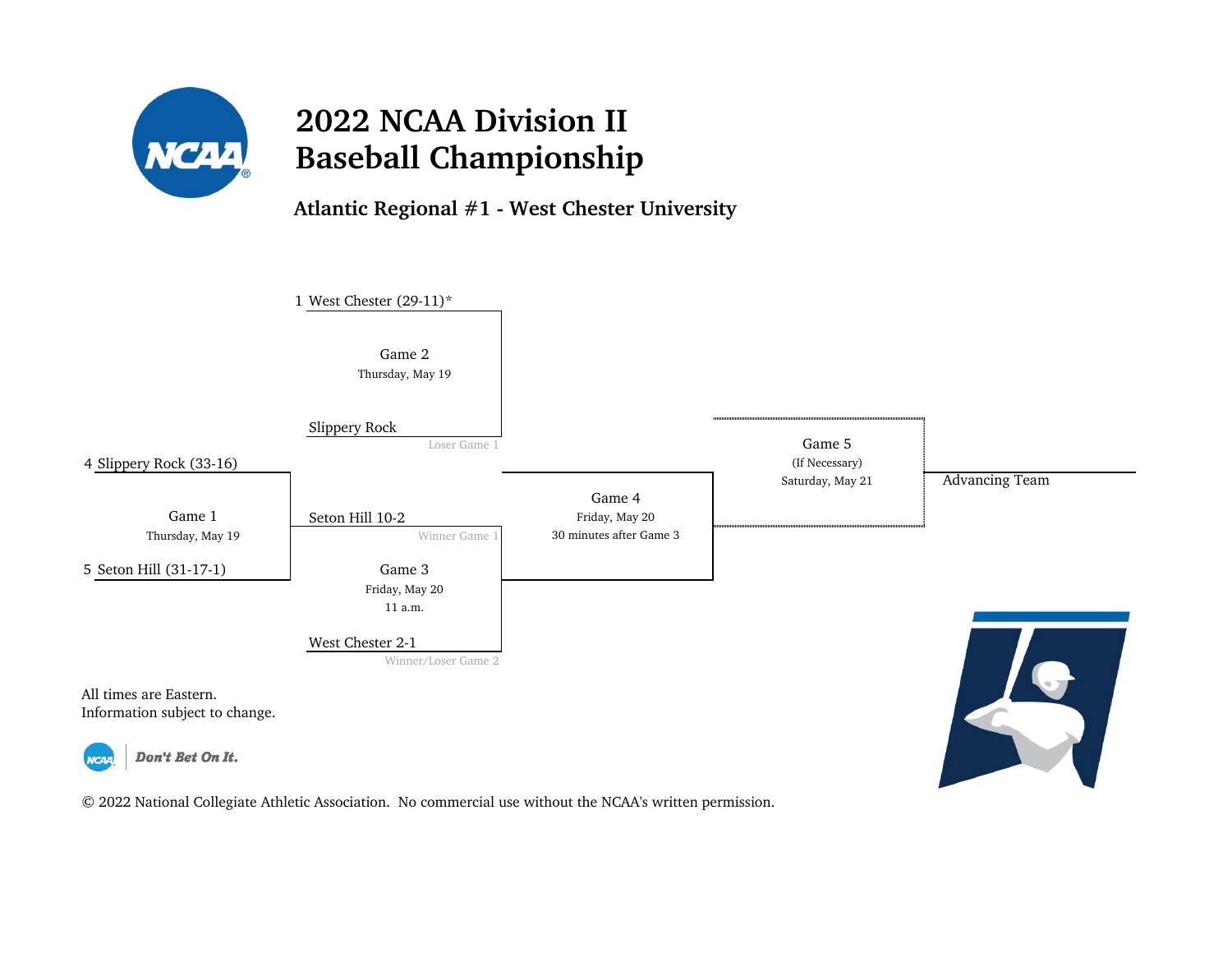

**Atlantic Regional #2 - Millersville University**

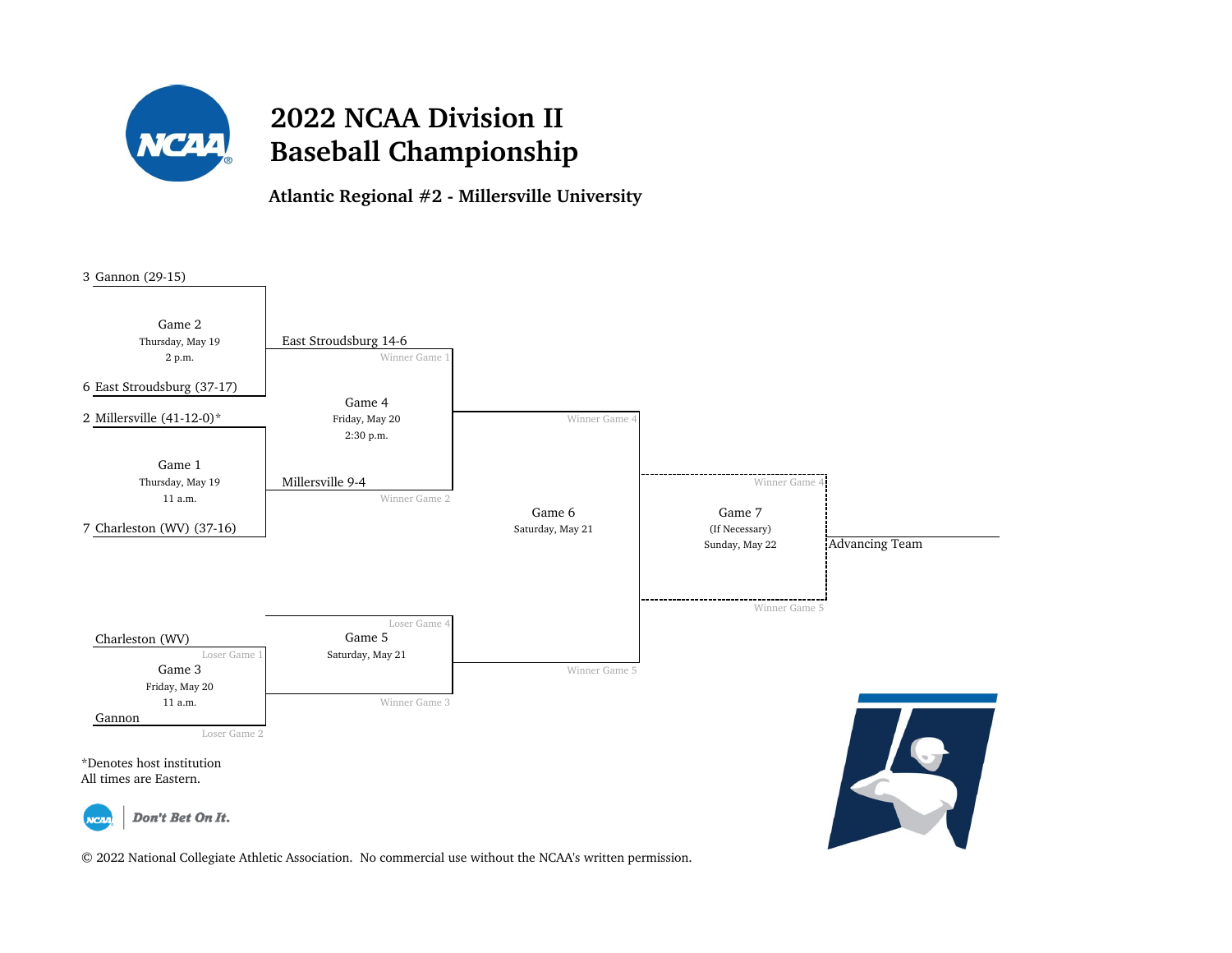

**Central Regional #1 - University of Central Missouri**

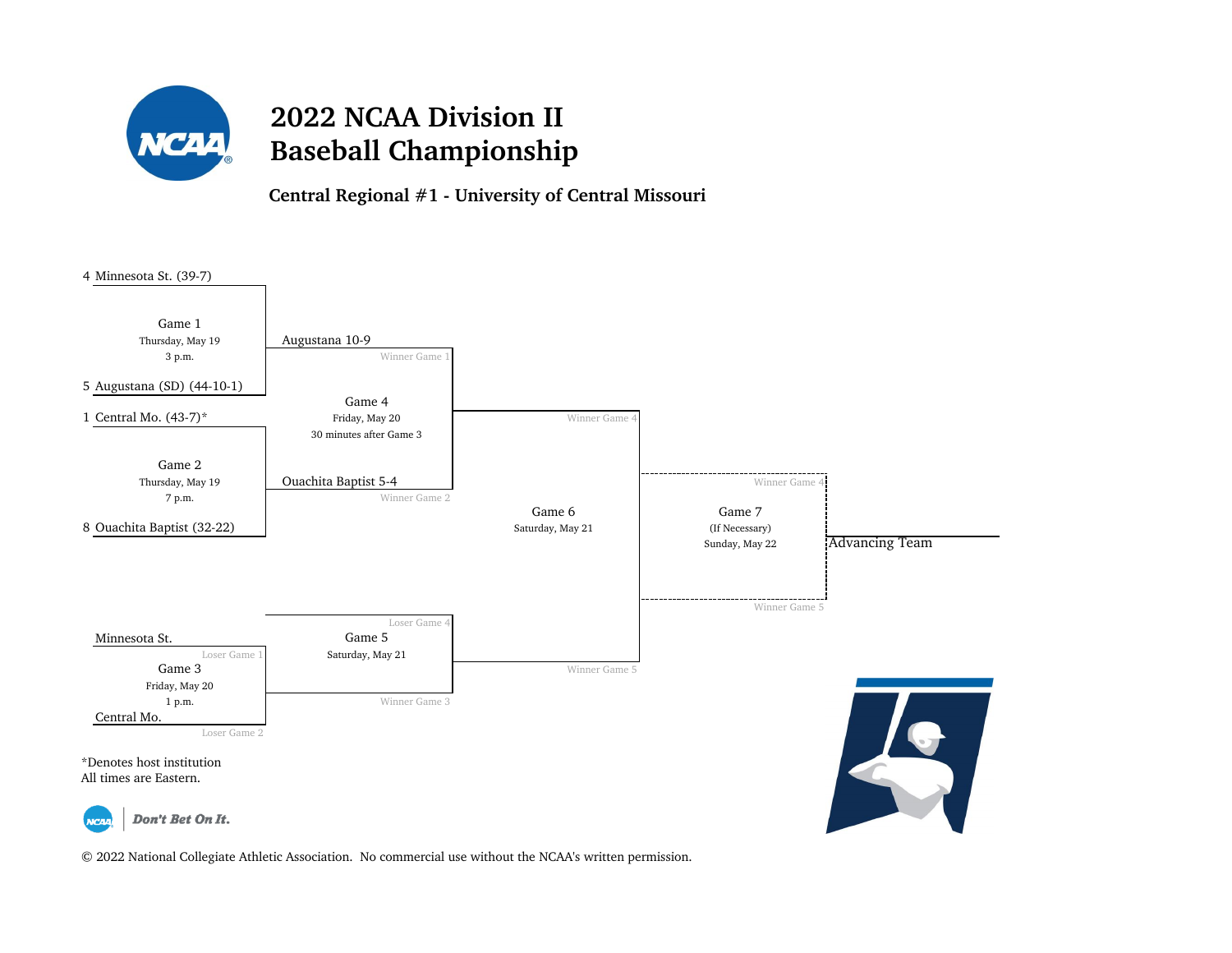

**Central Regional #2 - Southern Arkansas University**

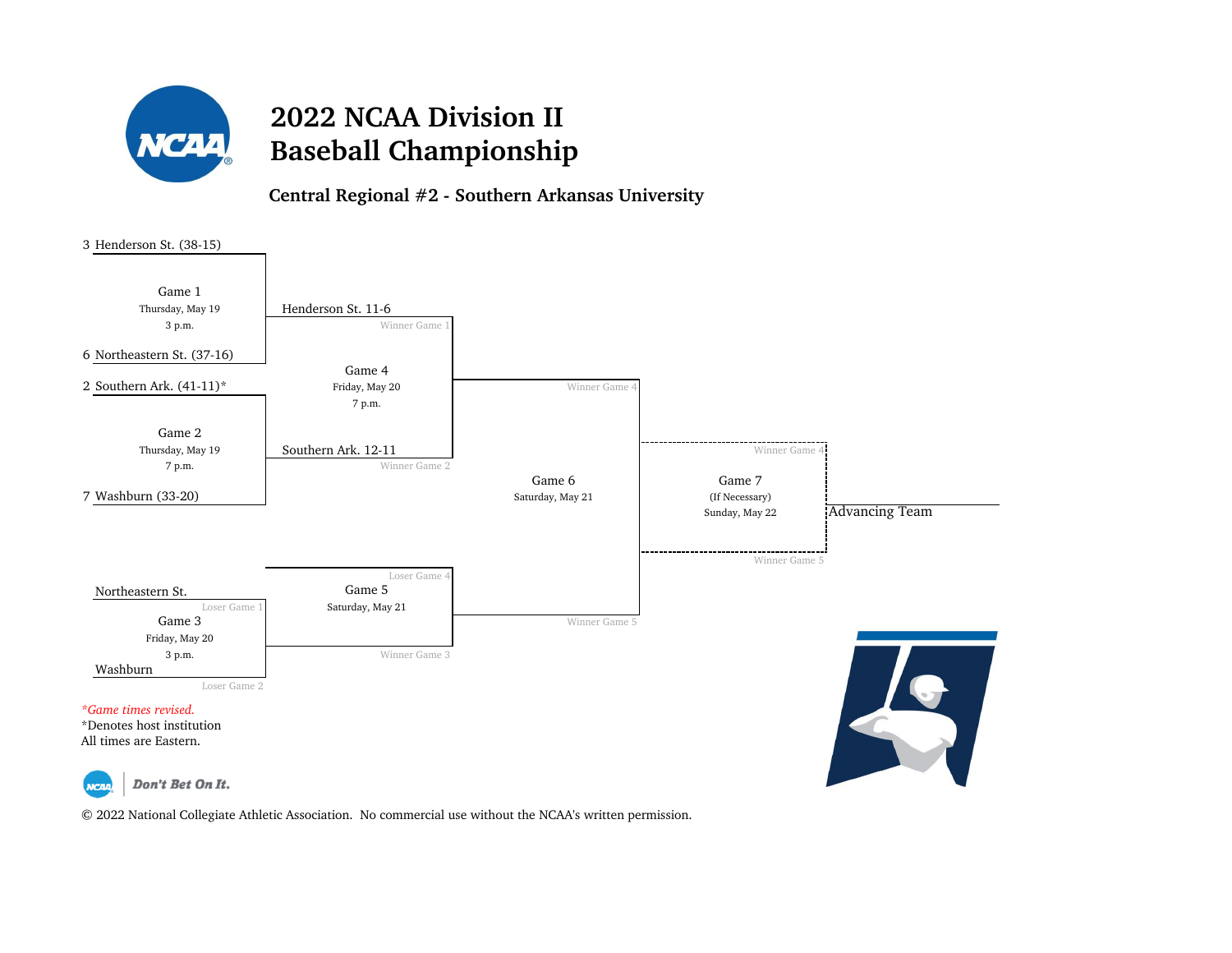

**East Regional #1 - Wilmington University (DE)**

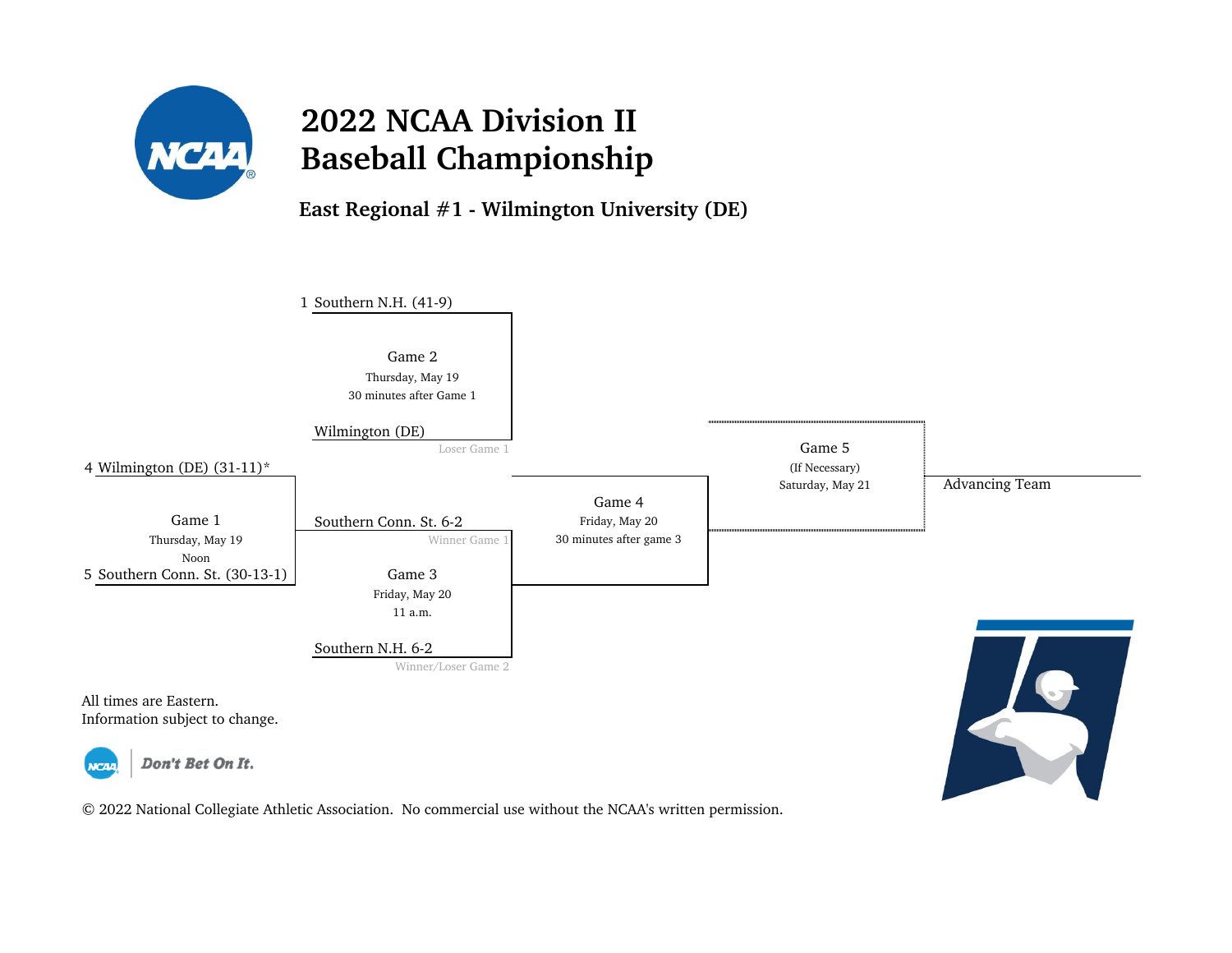

**East Regional #2 - Molloy College**

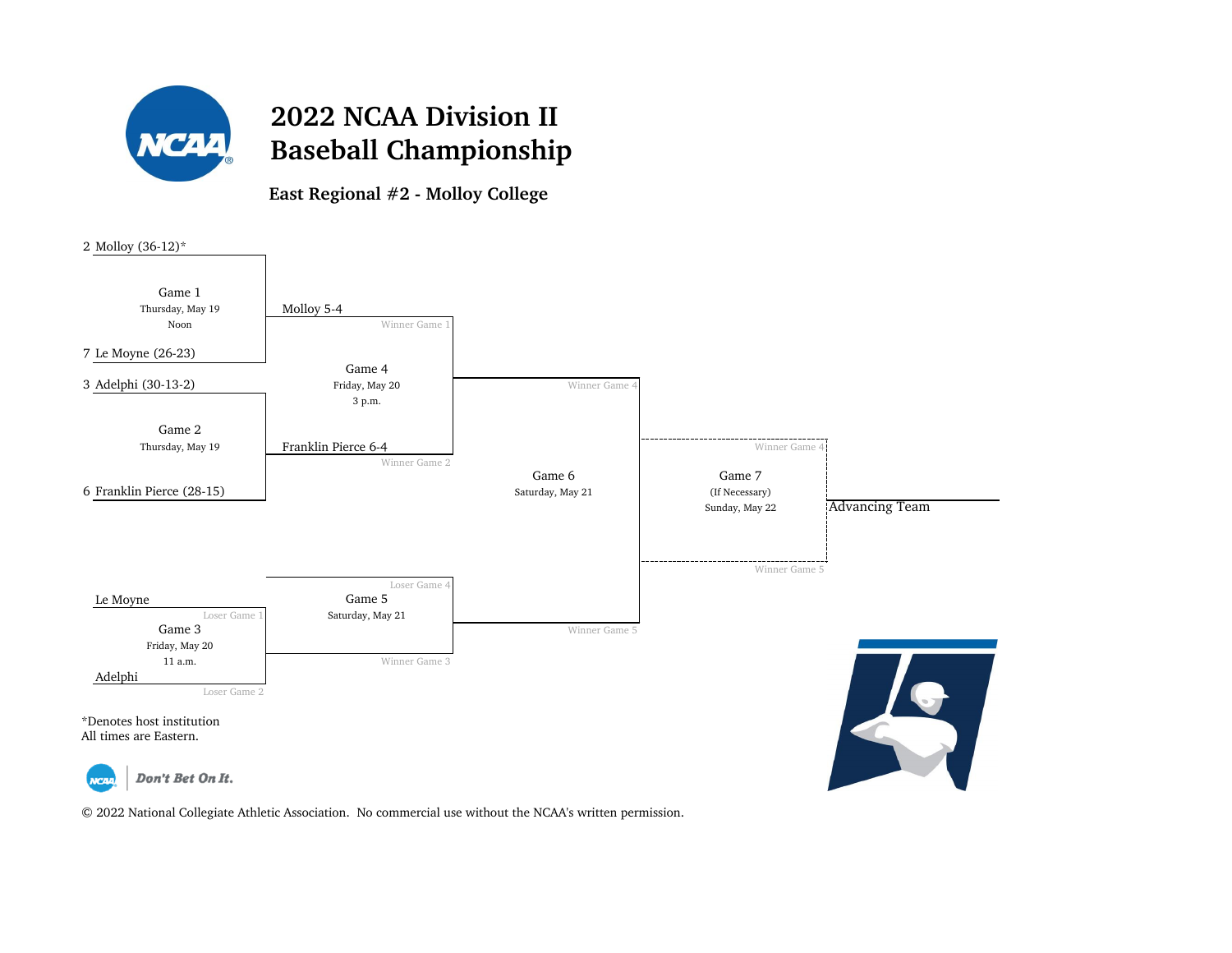

**Midwest Regional #1 - Davenport University**

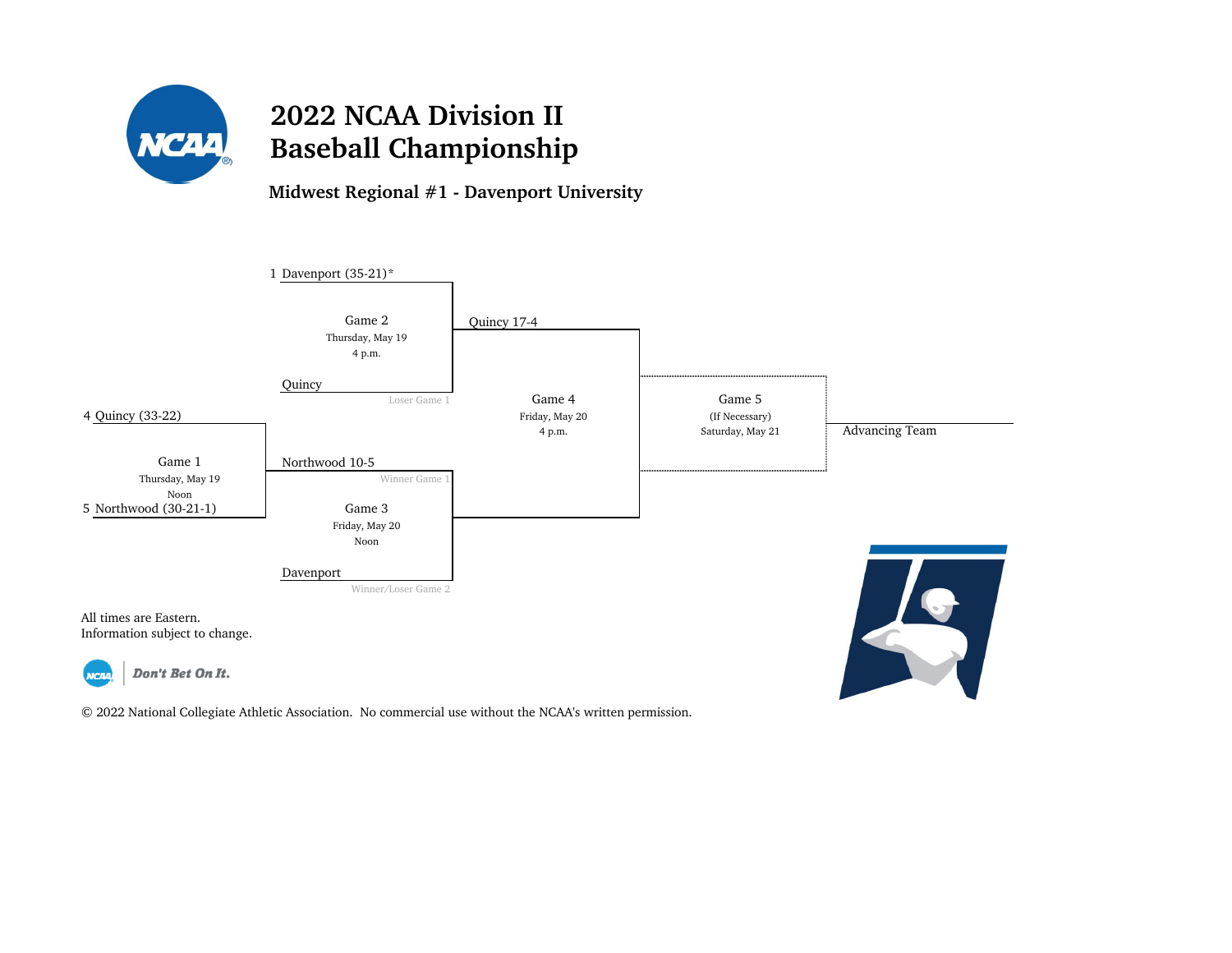

**Midwest Regional #2 - Wayne State University (MI)**

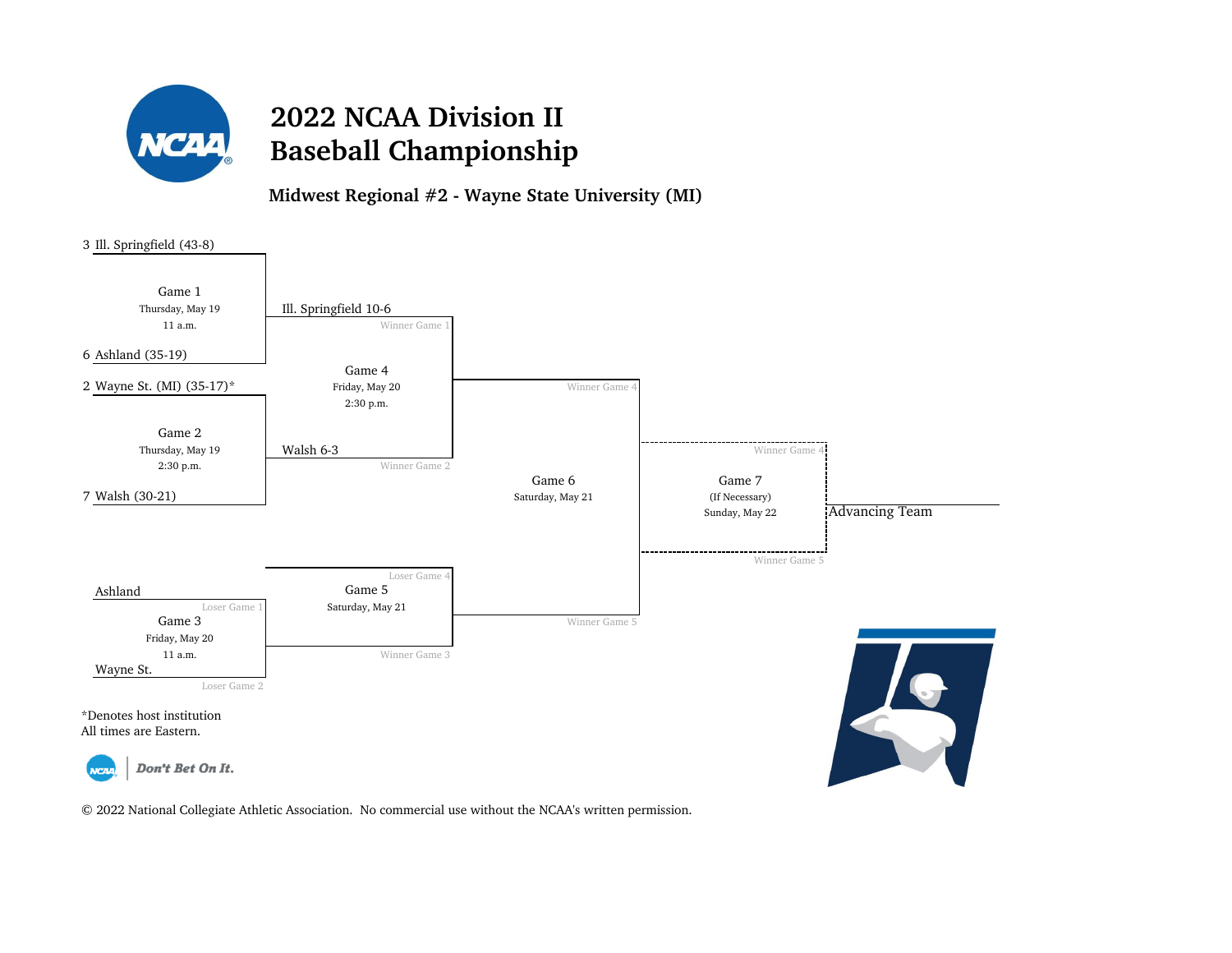

**South Regional #1 - University of Tampa**

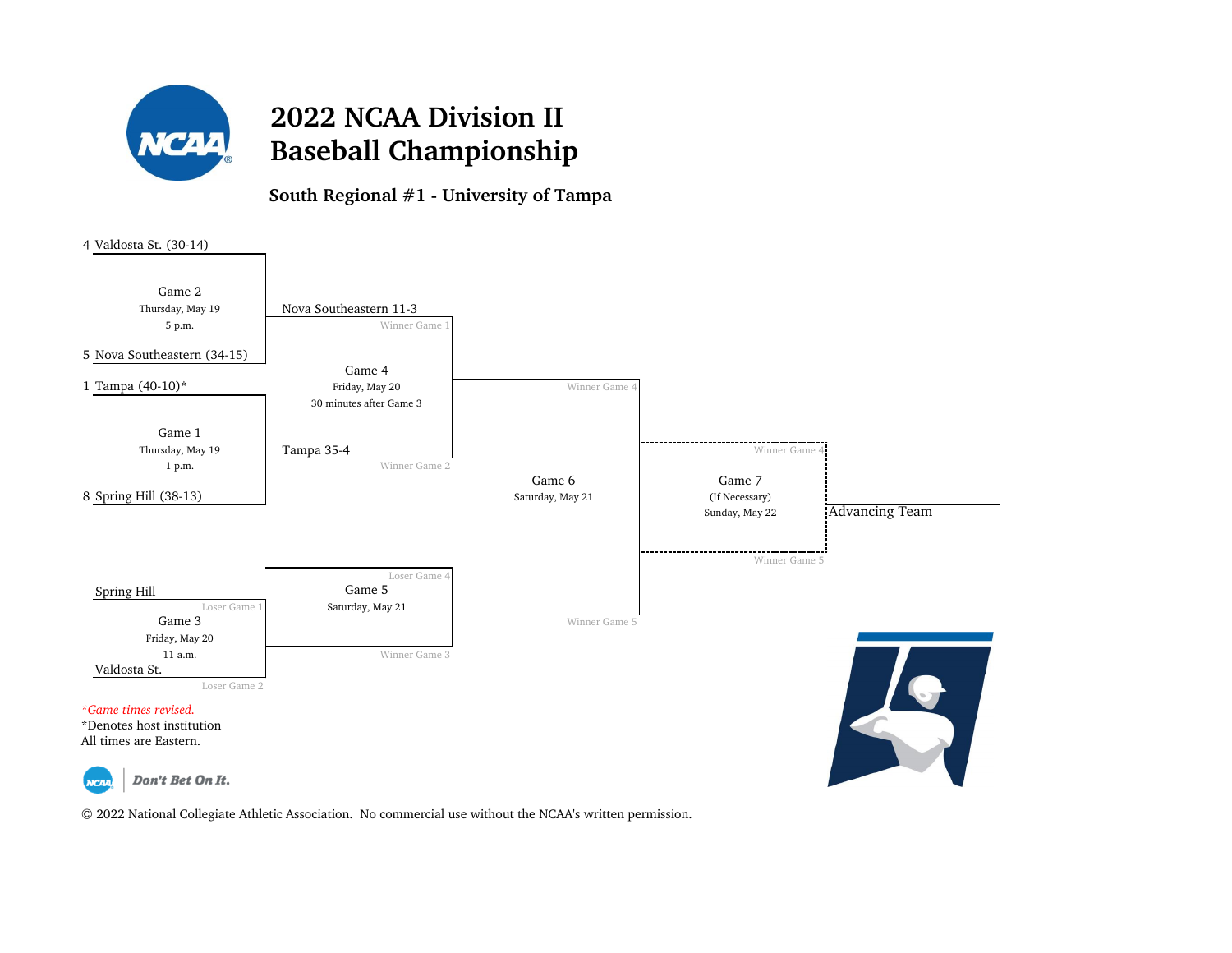

**South Regional #2 - Saint Leo University**

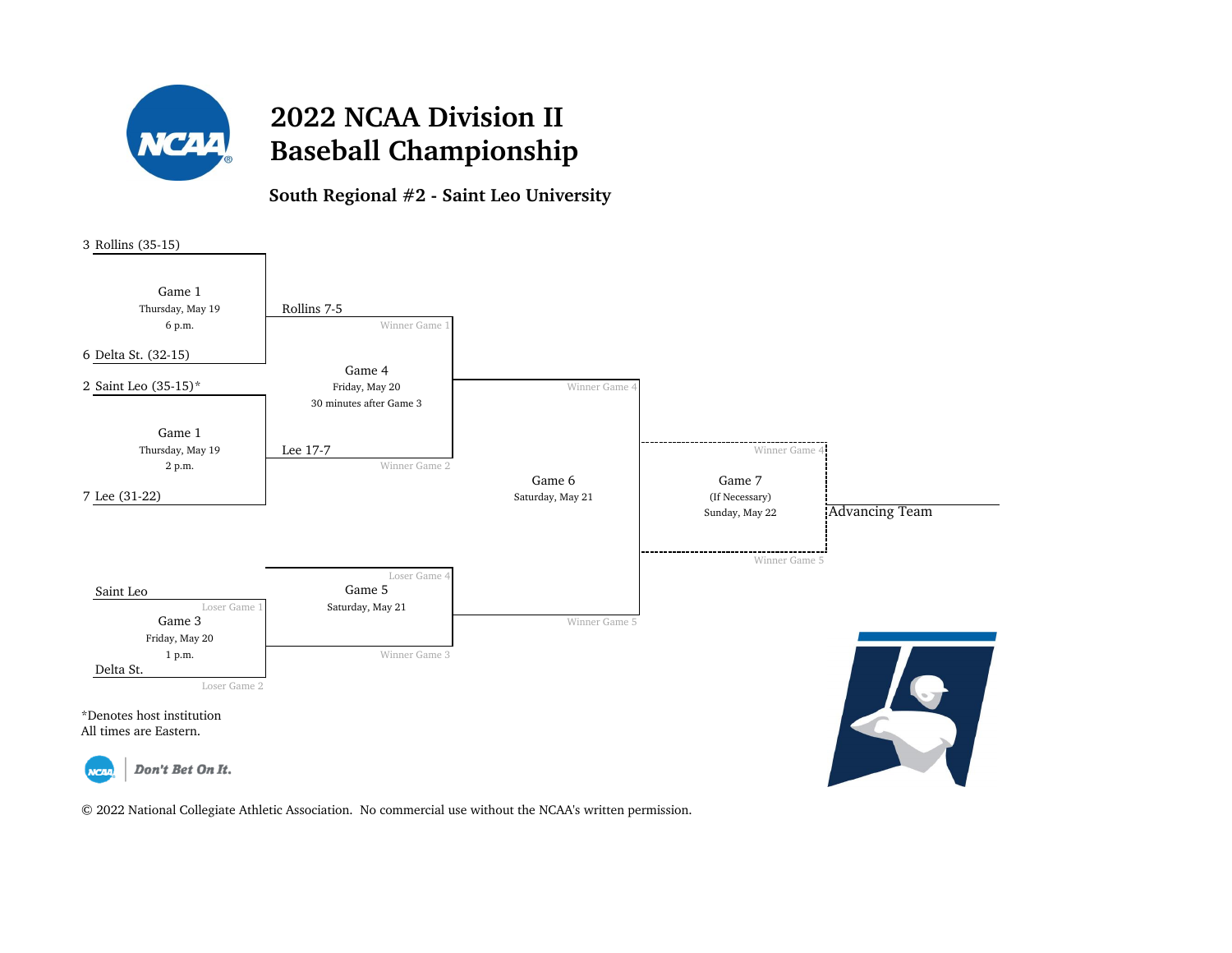

**Southeast Regional #1 - North Greenville University**

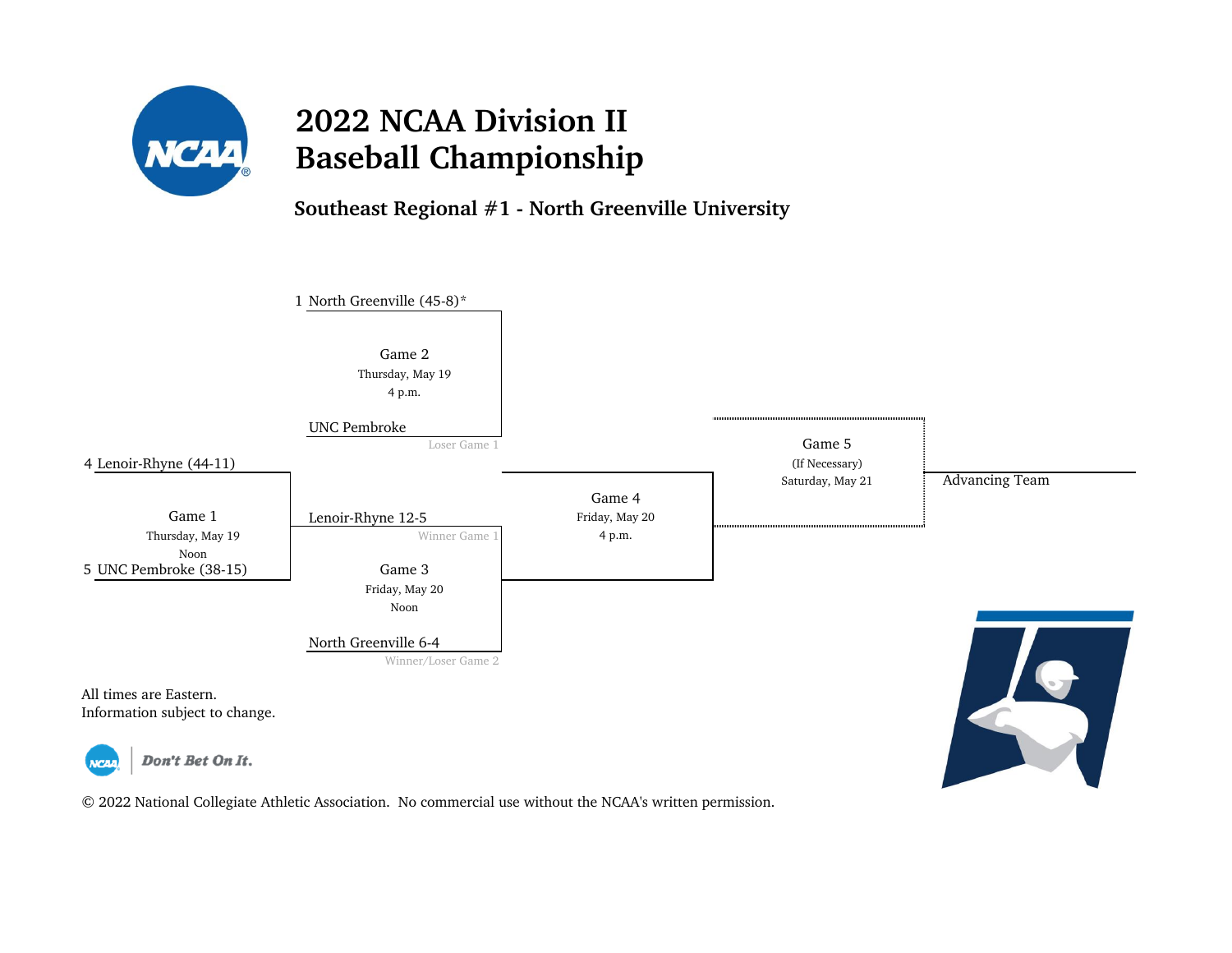

**Southeast Regional #2 - Wingate University**

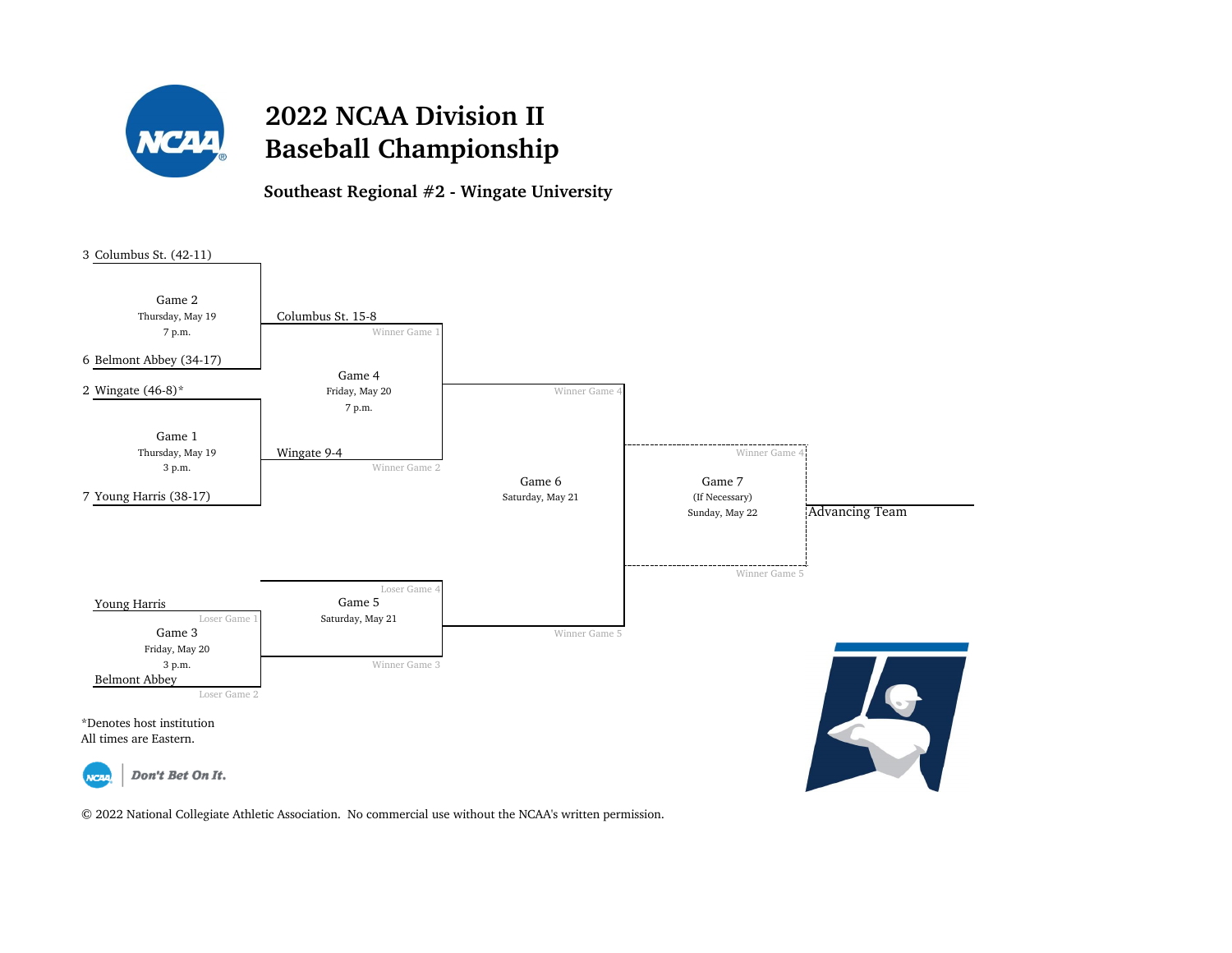

**South Central Regional #1 - Angelo State University**

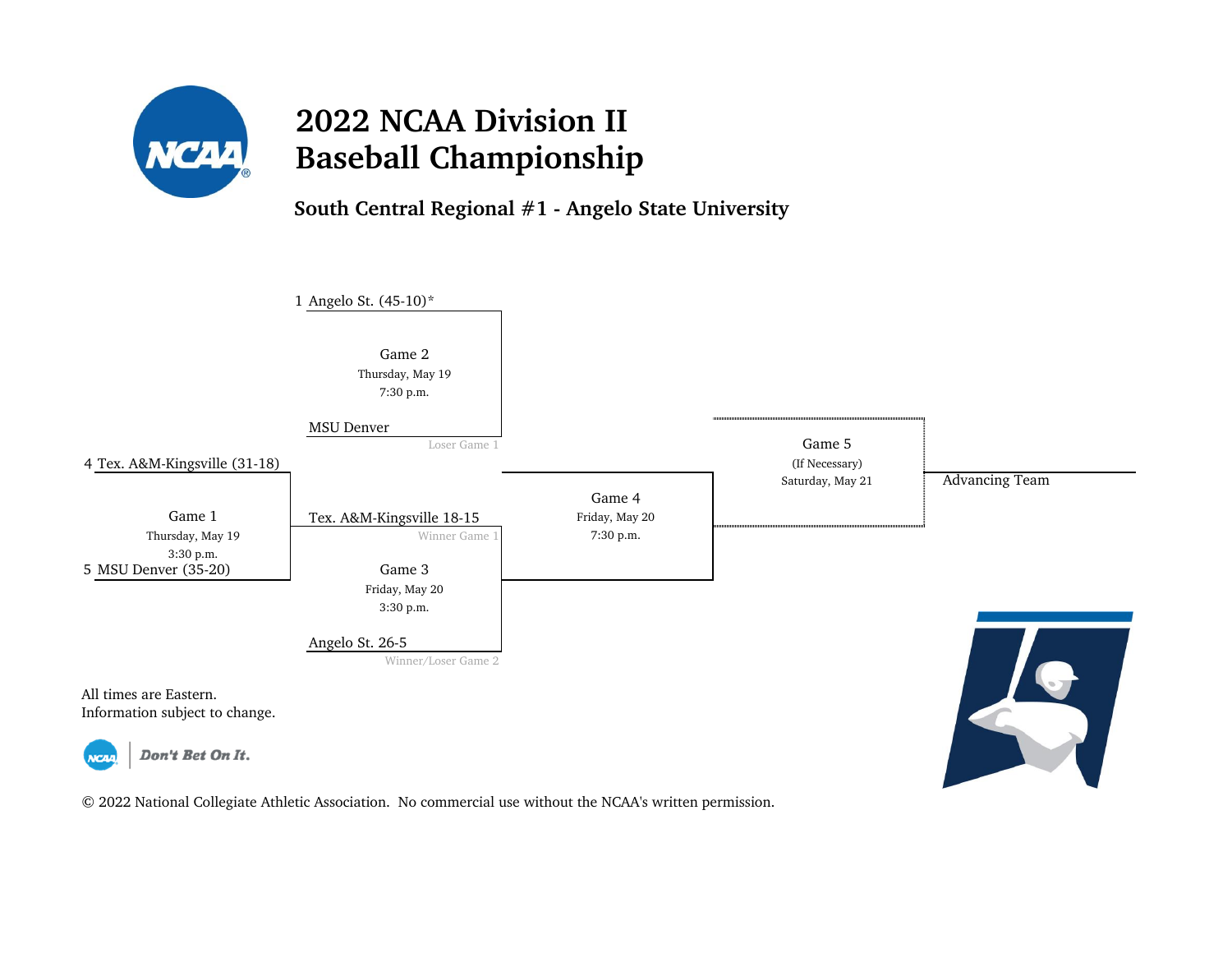

**South Central Regional #2 - Colorado Mesa University**

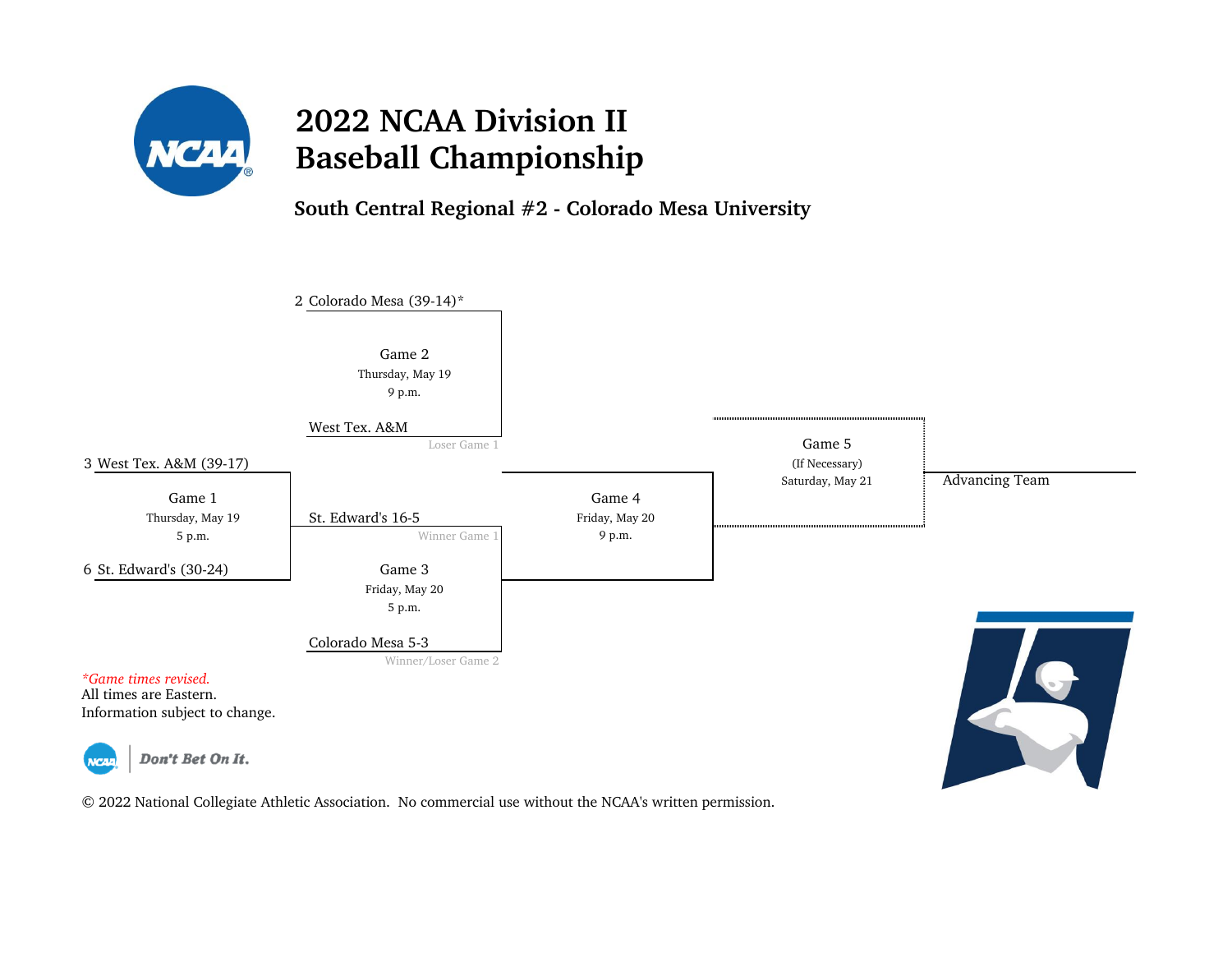

#### **West Regional #1 - Point Loma Nazarene University**